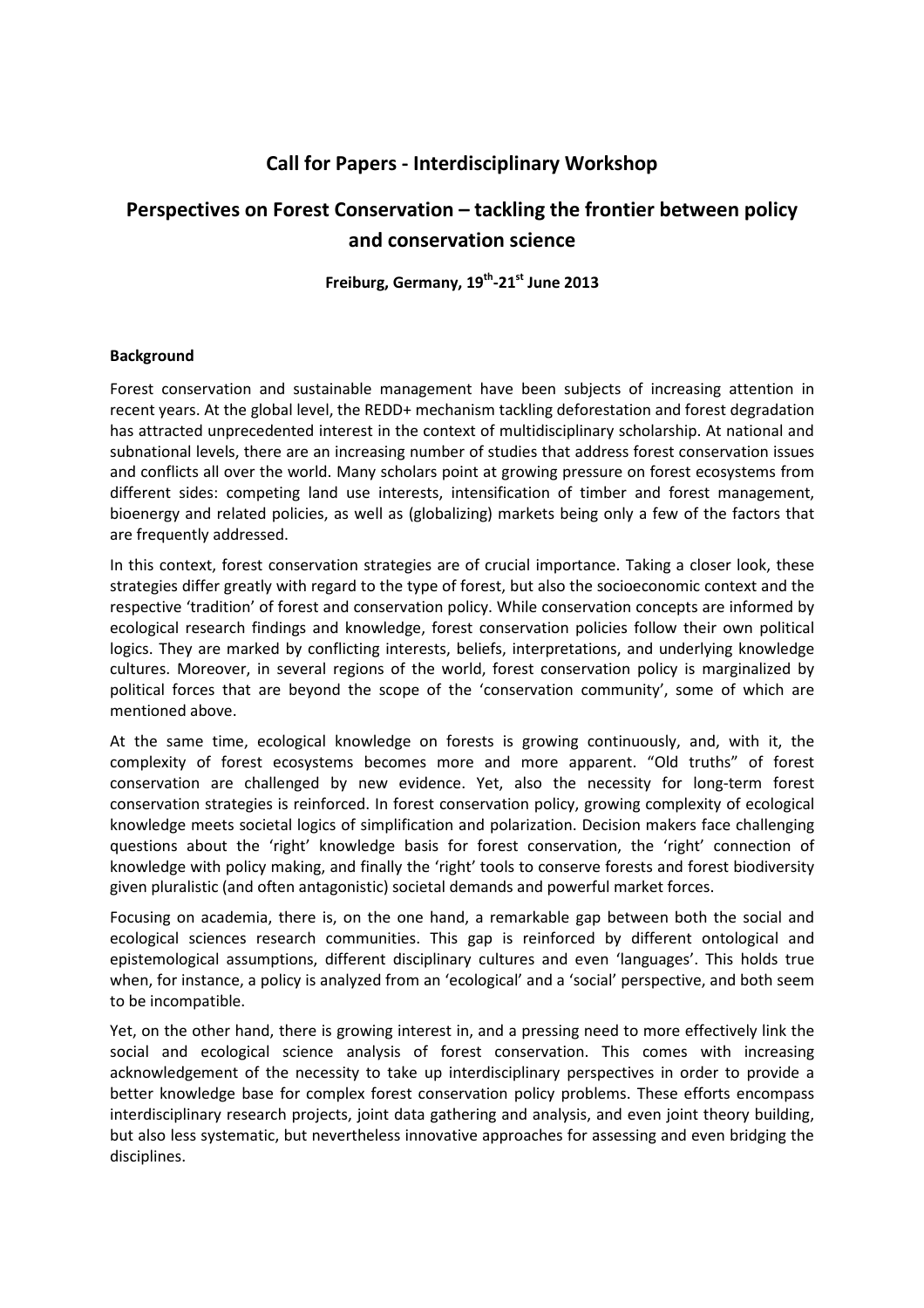## **Objectives of the workshop/Call for papers**

In this workshop, we aim to address the frontier between forest ecology and conservation science, and the social and political sciences analysis of forest conservation. Our main goal is to facilitate, but also to critically reflect on bridges built for forest conservation. We have three objectives

- 1 To facilitate exchange between ecological and social science researchers on the topic of forest conservation, including sustainable management,
- 2 To provide a platform for intensive discussion on selected papers that tackle the frontier between both conservation ecology and social/political sciences,
- 3 To collate the most innovative contributions in a special issue publication of a relevant interdisciplinary journal, for instance, Ecology and Society.

## For this purpose, we invite **theoretical and empirical papers** that

- combine both ecological and social science analysis of forest conservation related topics,
- assess the political feasibility and effects of ecological knowledge and conservation concepts for forest conservation policy making,
- address the role of ecological knowledge and concepts in forest policy conflicts and policy making,
- assess the role of diverse types of knowledge (ecological, social science) at the science/policy interface in forest conservation
- address innovative processes and instruments that aim to improve the communication of different types of knowledge in forest conservation policy

#### **Participants**

The workshop will provide a forum for scientists who are active in forest conservation research, including fields such as forestry, forest ecology, landscape ecology, and landscape management, as well as political/social science scholars from fields including policy analysis, anthropology, and rural sociology, who investigate forest conservation policy related questions. Most importantly, it offers an opportunity for scientists who are interested in an interdisciplinary exchange between ecology and policy/social science that addresses forest conservation related issues.

#### **Deadlines**

Please send an abstract (300 words) to Carolin Maier (carolin.maier@ifp.uni-freiburg.de) by **February 10th, 2013**. Notifications of acceptance will be sent to authors by **February 25th, 2013**. Complete conference papers are due by **May 31st, 2013.** 

#### **Costs**

For contributing participants the costs of the workshop will be covered. Participants are expected to cover their own transportation and accommodation expenses as well as the cost of the official dinner. The workshop is sponsored by the German Federal Ministry on Education and Research and is organized within the European collaborative research project BeFoFu (www.befofu.org), which is funded under the European BiodivERsA Network (www.biodiversa.org).